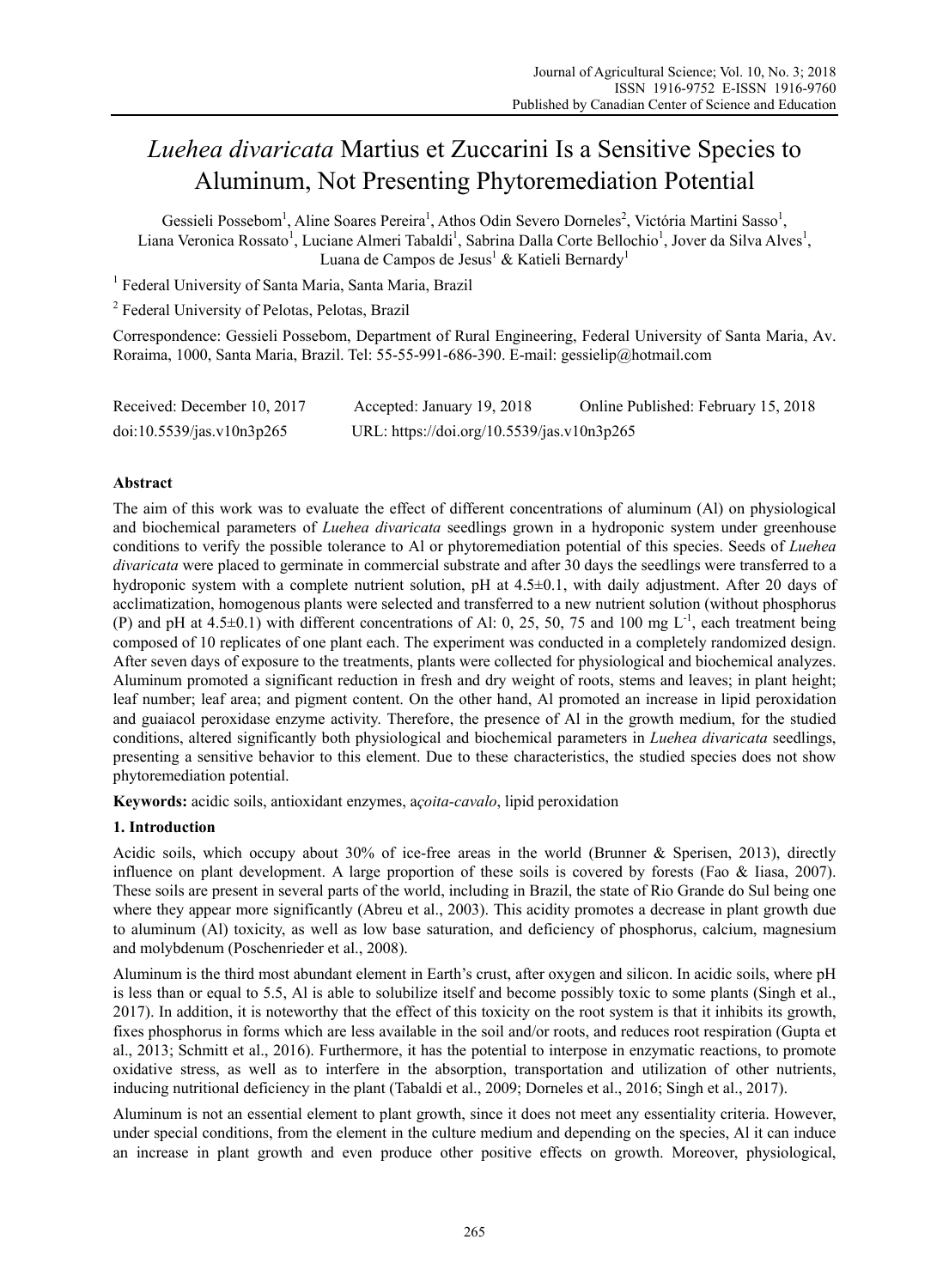molecular and biochemical mechanisms of Al tolerance in plants have been proposed to try to explain the tolerance presented by some plants to the excess of this metal (Foy et al., 1978; Sousa et al., 2016).

Unlike annual crops (Tabaldi et al., 2009; Carlin et al., 2012; Bojórquez-Quintal et al., 2014), little attention has been given to forest species, especially the native ones, in relation to their behavior in relation to Al (Alves et al., 2001; Brunner & Sperisen, 2013). In synthesis, the effect of this element varies according to the studied species or even to the genotype within the same species. Forest species that are able to grow and complete their life cycle on acid soils rich in Al can be grown in these soils, which are often unsuitable for growing food or medicinal plants. Therefore, the selection of species of trees tolerant to Al toxicity may be an option for plant restoration in acidic soils and metal contaminated areas, besides being used as phytoremediation species.

The *Luehea divaricata* (Martius et Zuccarini) species, popularly known as *açoita-cavalo* in Brazil, is native to the state of Rio Grande do Sul (RS), belonging to the Malvaceae family (Carvalho, 2008). It is of great importance, especially in the Mixed Ombrophilous Forest of this state. Due to its easy adaptability, it is a target species for the recovery of degraded areas and reforestation. Its wood is widely used for construction, furniture and energy production, as well as medicinal uses (IBGE, 2012). Its vast use, along with its natural distribution in the soils of RS, suggests that the species could present a certain tolerance to Al and, therefore, have phytoremediation potential.

The previous selection of seedlings exposed to toxic concentrations of Al in a hydroponic system may provide adequate information about the survival capacity of the seedlings after their transplantation to the field. Thus, the objective of this study was to evaluate the effect of different concentrations of Al on physiological and biochemical parameters of *Luehea divaricata* seedlings grown in a hydroponic system to verify the possible tolerance or phytoremediation potential of this species.

## **2. Method**

The experiments were carried out in the Plant Biotechnology Laboratory and in greenhouses belonging to the Biology Department of the Federal University of Santa Maria, RS. Seeds of *Luehea divaricata* were germinated in plastic trays with commercial substrate Plantmax and irrigated daily with a complete nutrient solution, keeping pH at  $4.5\pm0.1$ , with daily adjustment. The nutrient solution had the following composition (in  $\mu$ M): 6090.5 of N; 974.3 of Mg; 4986.76 of Cl; 2679.2 of K; 2436.2 of Ca; 359.9 of S; 243,592 of P; 0.47 of Cu; 2.00 of Mn; 1.99 of Zn; 0.17of Ni; 24.97 of B; 0.52 of Mo; 47.99 of Fe (FeSO4/Na-EDTA).

After 30 days, the initial growth period of the seedlings, 75 homogenous plants with the height of about 10cm were transferred to trays in a hydroponic system, where they were fixed by means of sponges in polystyrene plates, for acclimatization. The same nutrient solution was used, with pH at 4.5±0.1, with daily adjustment and constant aeration system. The volume of the trays was replaced daily and the solution changed every 3 days.

At 20 days of acclimatization, new homogeneous plants were selected, which were transferred to the final hydroponic system, in 1 L pots, with one plant each. In a new nutrient solution (without P and pH at 4.5±0.1), five treatments were applied: 0, 25, 50, 75 and 100 mg  $L^{-1}$  of Al, each consisting of 10 replicates. The experiment was conducted in a completely randomized design, the nutrient solution was replaced every two days, with daily replenishment and pH level adjusted at each replacement. After seven days of exposure to the treatments, the plants were collected for physiological and biochemical analyzes.

# *2.1 Physiological Parameters*

For the physiological evaluations, four plants per treatment were collected, having their roots washed in distilled water, and then divided into leaves, stem and root system. It was determined the number of leaves, aerial part length (using a ruler graduated in millimeters), leaf area (with leaf area integrator), and fresh and dry weight of leaves, stems and roots. The parts were collected separately and immediately weighed in a digital scale to determine fresh weight. Then they were dried in an oven at 65 °C with forced ventilation until constant weight, and the appropriate dry weights were measured.

# *2.2 Biochemical Parameters*

For the biochemical analyzes, six plants per treatment were collected and separated into leaves and roots. The material was washed with distilled water, immediately frozen in liquid nitrogen and then stored in a freezer at -80 °C in order to maintain its characteristics. Chlorophylls *a* and *b* and carotenoids were extracted according to the method of Hiscox and Israelstan (1979) and estimated using the equation of Lichtenthaler (1987).

The lipid peroxidation was determined in the plants root system, according to the method of El-Moshaty et al. (1993). For the preparation of extracts for the determination of antioxidant enzymes activity, it was initially used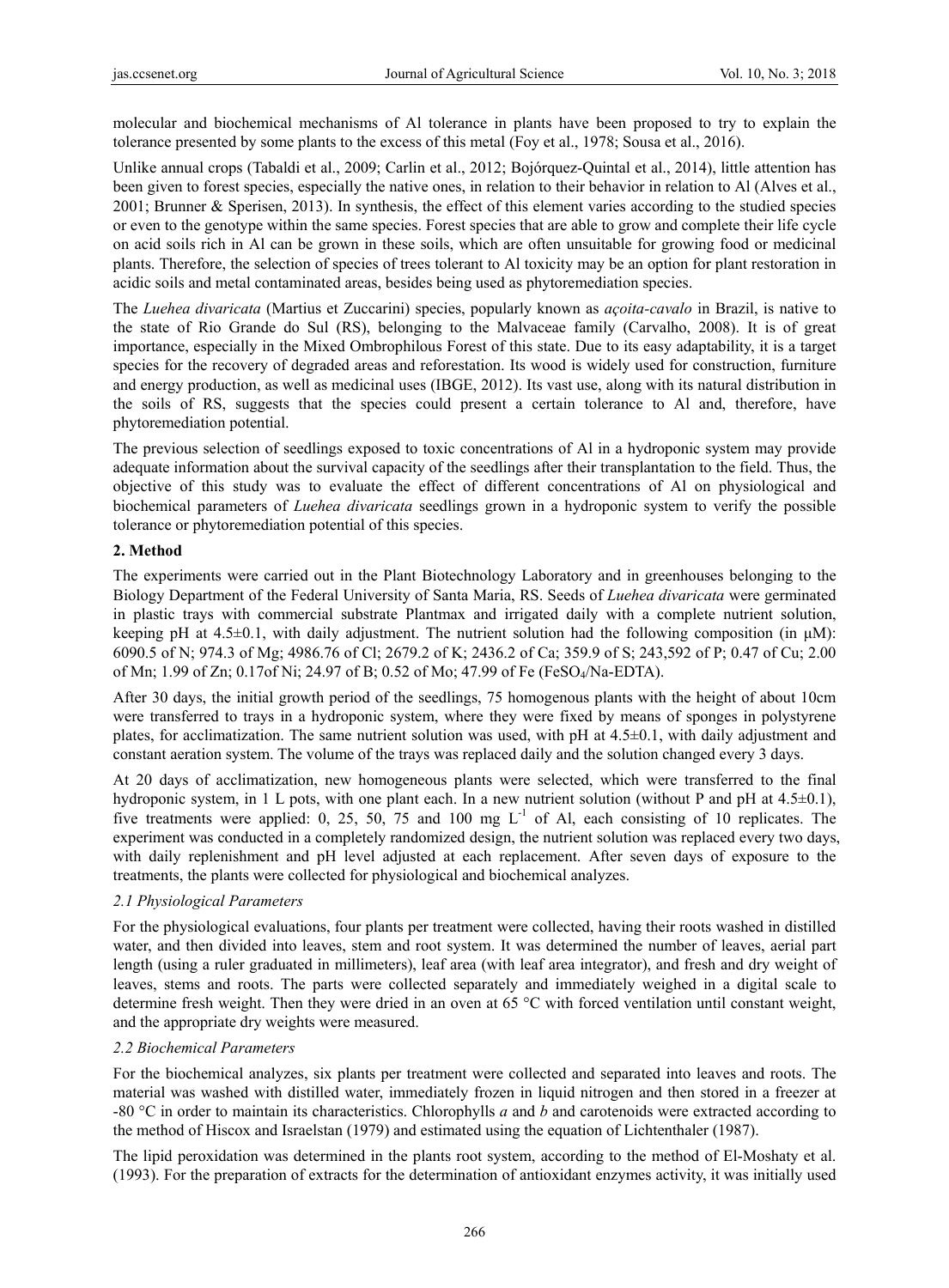the protocol of Zhu et al. (2004) to determine the enzyme activity, and later the protocol of Bradford (1976) to determine the concentration of proteins. The guaiacol peroxidase (POD) activity was determined according to Zeraik et al. (2008) and the superoxide dismutase (SOD) activity was determined according to the spectrophotometric method, described by Giannopolitis and Ries (1977).

#### *2.3 Tolerance Index*

The Al tolerance index was calculated according to Trannin et al. (2001), through Equation 1:

$$
TI = \frac{TDW_{Al}}{TDWc} \times 100\tag{1}
$$

where,  $TI =$  tolerance index;  $TDW_{\text{Al}} =$  total dry weight in each concentration of aluminum;  $TDW_C =$  total dry weight in control.

#### *2.4 Statistical Analysis*

Data normality and homogeneity of variances were tested through the Shapiro-Wilk and Bartlett tests, respectively, both using the Action-Excel Software. The data were submitted to variance analysis and tested by the 5% probability of error regression models, through the SISVAR Software (Ferreira, 2011). The graphics program used was SigmaPlot 12.5.

#### **3. Results**

## *3.1 Analysis of Fresh and Dry Weight*

Based on tests of normality and homogeneity, the data showed to be normal and the variances are homogeneous. Tables 1 and 2 show the results of the analysis of variance for the physiological and biochemical parameters, demonstrating a significant effect at 5% of error probability in all study analyzes.

| Table 1. Results of the analysis of variance for the physiological parameters in Luehea divaricata Martius et |  |  |  |
|---------------------------------------------------------------------------------------------------------------|--|--|--|
| Zuccarini seedlings submitted to different aluminum concentrations                                            |  |  |  |

|                 |                          |                          | Variables                |            |                          |           |                          |           |                          |           |
|-----------------|--------------------------|--------------------------|--------------------------|------------|--------------------------|-----------|--------------------------|-----------|--------------------------|-----------|
|                 |                          | <b>RFW</b>               | <b>LFW</b>               | <b>SFW</b> | <b>RDW</b>               | LDW       | <b>SDW</b>               | LN        | API.                     | LA        |
| VF              | GL.                      | Pr > F                   | Pr > F                   | Pr > F     | Pr > F                   | Pr > F    | Pr > F                   | Pr > F    | $Pr$ > F                 | $Pr$ > F  |
| Concentration   | 4                        | $0.0000*$                | $0.0000*$                | $0.0000*$  | $0.0000*$                | $0.0000*$ | $0.0000*$                | $0.0021*$ | $0.0000*$                | $0.0000*$ |
| Error           | 25                       | $\overline{\phantom{a}}$ | $\overline{\phantom{0}}$ |            | $\overline{\phantom{a}}$ |           | -                        |           | $\overline{\phantom{a}}$ |           |
| Total corrected | 29                       | $\overline{\phantom{a}}$ | $\overline{\phantom{0}}$ | -          | $\overline{\phantom{a}}$ | -         | $\overline{\phantom{0}}$ |           | $\overline{\phantom{0}}$ |           |
| DF $(\% )$      | $\overline{\phantom{a}}$ | 30.74                    | 32.55                    | 25.58      | 13.56                    | 26.9      | 0.18                     | 20.59     | 11.36                    | 24.7      |
| Average overall | $\overline{\phantom{a}}$ | 1.66                     | 1.35                     | 0.84       | 0.14                     | 0.43      | 26.04                    | 9.33      | 13.88                    | 13667.5   |

*Note*. VF: Variation factor; CV: Coefficient of variation; DF: Degrees of freedom; RFW: Fresh weight of roots; LFW: Fresh weight of leaves; SFW: Fresh weight of stem; RDW: Dry weight of roots; LDW: Dry weight of leaves; SDW: Dry weight of stem; LN: Leaves number; APL: aerial part length; LA: leaf area. \* Significant at 5% probability of error ( $Pr < 0.05$ ).

Table 2. Results of the analysis of variance for the biochemical parameters in Luehea divaricata Martius et Zuccarini seedlings submitted to different aluminum concentrations

|                 |                          | Variables                |           |                                                            |                          |            |                          |
|-----------------|--------------------------|--------------------------|-----------|------------------------------------------------------------|--------------------------|------------|--------------------------|
|                 |                          |                          |           | Chlorophyll a Chlorophyll b Totals Chlorophyll Carotenoids |                          | <b>MDA</b> | <b>POD</b>               |
| VF              | GL                       | Pr > F                   | Pr > F    | Pr > F                                                     | Pr > F                   | Pr > F     | Pr > F                   |
| Concentration   | 4                        | $0.0000*$                | $0.0000*$ | $0.0000*$                                                  | $0.0000*$                | $0.0000*$  | $0.0000*$                |
| Error           | 25                       | $\overline{\phantom{0}}$ |           | $\overline{\phantom{0}}$                                   | $\overline{\phantom{0}}$ |            |                          |
| Total corrected | 29                       | $\blacksquare$           |           | $\overline{\phantom{0}}$                                   |                          |            | $\overline{\phantom{0}}$ |
| DF $(\% )$      | $\overline{\phantom{a}}$ | 12.32                    | 10.34     | 11.45                                                      | 13.73                    | 14.87      | 11.61                    |
| Average overall | $\overline{\phantom{0}}$ | -57                      | 0.51      | 3.41                                                       | 0.44                     | 0.95       | 28.41                    |

*Note*. VF: Variation factor; CV: Coefficient of variation; DF: Degrees of freedom; MDA: malondialdehyde; POD: guaiacol peroxidase. \* Significant at 5% probability of error ( $Pr < 0.05$ ).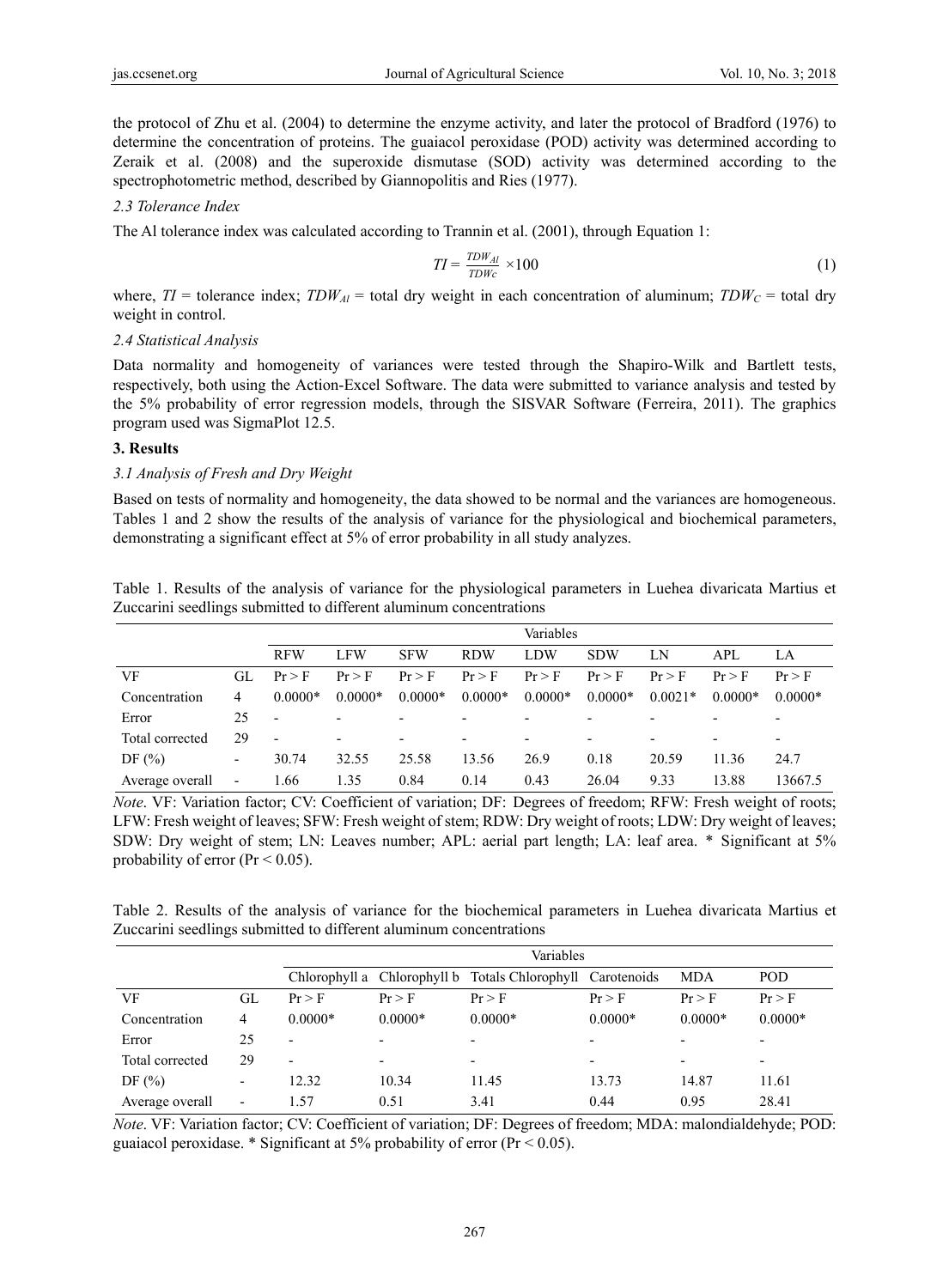Figure 1 (A and B) shows the regression equations among averages observed for fresh and dry weight, both for stem, leaves and root system. The best adjusted regression to the model for all biomass analyzes was the linear regression.

The presence of aluminum (Al) in the growth medium promoted a significant reduction in both fresh and dry weight of roots, stems and leaves, presenting the lowest values in the highest concentration of Al (100 mg  $L^1$ ), in all analyzed variables. According to Furtini Neto et al. (1999), Al is generally the limiting factor for seedlings development and growth of some forest species, such as *Senna multijuga* (Cássia verrugosa/November shower), Schizolobium stans (Ipê mirim), Anadenanthera falcata (Angico do cerrado) and Cedrela fissilis (Cedro), corroborating with the obtained results in this study.



Figure 1. Fresh weight of roots (RFW), leaves (LFW) and stem (SFW) (A) and dry weight of roots (RDW), leaves (LDW) and stem (SDW) (B) in *Luehea divaricata* Martius et Zuccarini seedlings submitted to different aluminum concentrations

According to Silva et al. (2004), different species of the *Eucalyptus* genus showed to be sensitive to Al toxicity, presenting a decrease in root growth. This relation was portrayed in 15 other different forest species by Vale (1996). Since Al is a potentially reactive element with biological ligands (Singh et al., 2017), studies have suggested that inhibition of root growth caused by Al could be a consequence of interactions of the element with several different sites within the cell wall, plasma membrane and protoplasm (Tabaldi et al., 2009; Sun et al., 2016), once the solubilized Al in the solution first encounters the roots. Kopittke et al. (2015) reported that the primary Al lesion is apoplastic, considering that Al, when in contact with the root system, immediately binds to outer cell walls of the root surface.

Aluminum exposure induces cell cycle deregulation, reduction of mitotic and interphase activity, leading to inhibition in cellular elongation, and possibly, as a consequence, immediate inhibition of root growth (Kochian et al., 2004; Rossiello & Netto, 2006; Panda et al., 2009; Zelinova et al., 2011; Silva, 2012; Kopittke et al., 2015).

Because of the damages to the root system, the plant presents difficulties in the absorption of essential elements, consequently compromising its aerial part. Alves et al. (2001), when studying forest species, showed that the initial effect of Al toxicity was inhibition in root growth and development, and later progressive reduction in the shoot growth, resulting in lower root and shoot dry weight production.

Although the physiological effects of *Luehea divaricata* plants are also general symptoms of nutritional deficiency, it is important to emphasize that the hydroponic system allows to develop the best growth conditions, isolating the variables to be considered. Thus, it is possible to consider that the symptoms presented by the plants were not caused by a nutrient imbalance, but by the toxicity of the isolated element, Al.

## 3.2 Tolerance Index for Total Dry Weight

The tolerance index for total dry weight of *Luehea divaricata* seedlings to Al toxicity generally showed a decreasing behavior with increasing element concentration, mainly from the concentration of 50 mg  $L^{-1}$  of Al, where the tolerance index was approximately 40% (Table 3). The lower tolerance index at the intermediate dose may be related to the tolerance mechanisms of the plant. That is, a plant when exposed to Al, suffered a stress of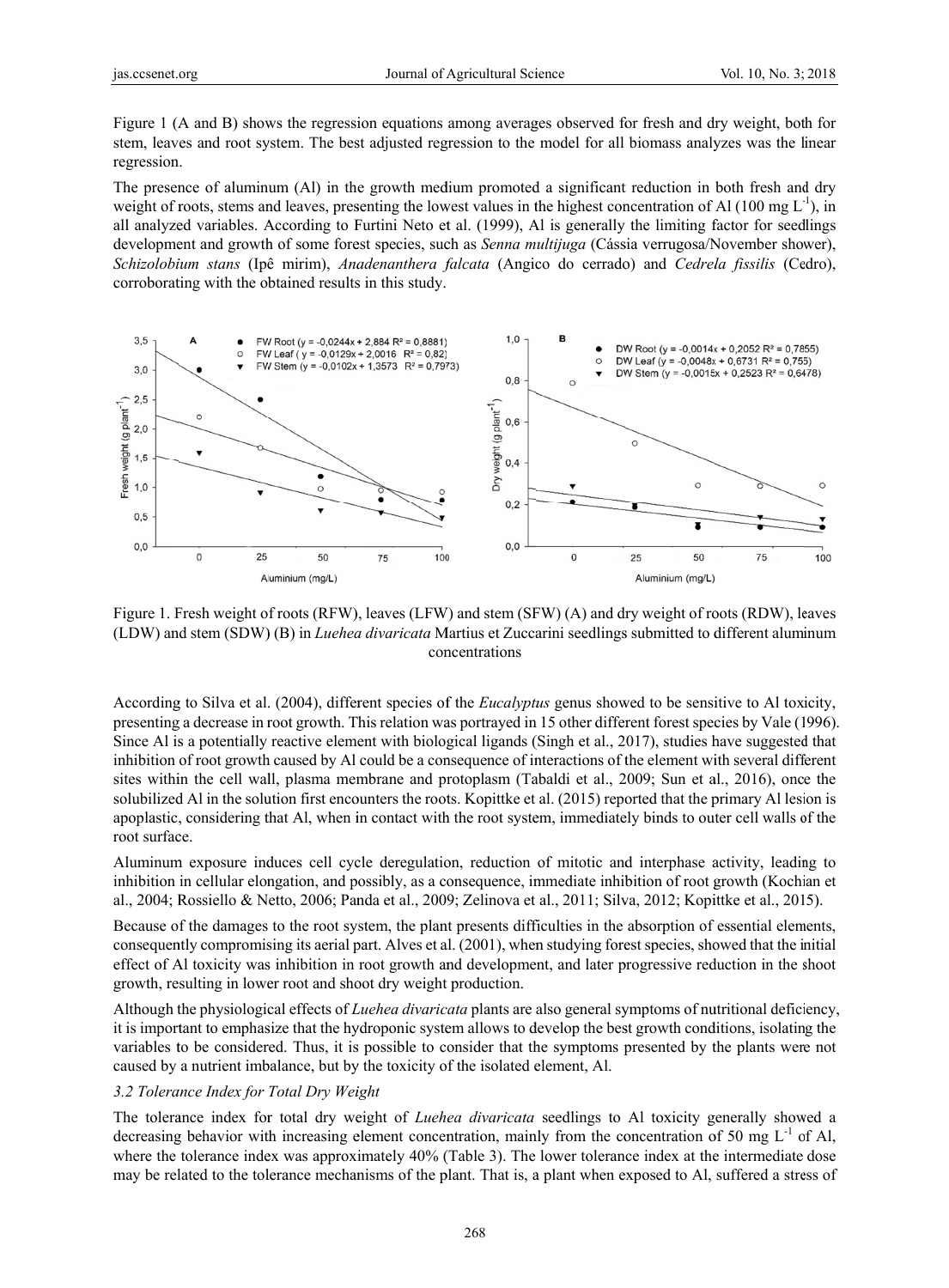the element, which led to a decrease no tolarance index. However, from the concentration of 50 mg / L, with the increase in stress caused by Al, it may also have increased the capacity of the plant to investigate defense mechanisms, a factor that resulted in the stability of the tolerance index in the highest concentrations studied.

Although the growth of the species occurs naturally in acid soils, this behavior suggests that it presents sensitivity to the element, being recommended its planting in places with low Al concentrations. Due to its low tolerance, the species has potential to be used as a signal for contaminated areas. However, Al concentrations employed in this study may have been higher than that found in acid soils. In addition, the use of the hydroponic system and daily adjustment of pH level, maintaining the constant availability of all ions to the plant, is different from what occurs in soils, factors that may have been crucial for such results.

| Table 3. Tolerance index for total dry weight of <i>Luehea divaricata</i> Martius and Zuccarini seedlings submitted to |                                    |  |
|------------------------------------------------------------------------------------------------------------------------|------------------------------------|--|
| different aluminum concentrations                                                                                      |                                    |  |
| $\Lambda$ luminum concentrations (mg/L)                                                                                | $T_{\alpha}$ laranga inday $(0/1)$ |  |

| Aluminum concentrations $(mg/L)$ | Tolerance index $(\% )$ |
|----------------------------------|-------------------------|
| $\theta$                         | 100.00                  |
| 25                               | 68.46                   |
| 50                               | 38.46                   |
| 75                               | 40.77                   |
| 100                              | 40.00                   |

## *3.3 Analysis of Leaves Number, Aerial Part Length and Leaf Area*

The regression equation among the observed means for leaf number, aerial part length and leaf area are presented in Figure 2, where the quadratic function was the most adjusted to the model, as for plants height the linear function was the most adjusted to the model. The Al presence in growth medium reduced all parameters evaluated in *L. divaricata* seedlings. In an analogous way, in an experiment carried out by Alves et al. (2001), the presence of Al drastically reduced the variables of the shoot of *Senna multijuga* and *Handroanthus stans* plants.

The Al, damaging the root system of the plants, indirectly affects their absorption, translocation and transportation of nutrients to the aerial part, which can result in nutritional deficiency symptoms (phosphorus, potassium, calcium, magnesium and molybdenum) and consequent reduction of leaf area and leaf number (Poschenrieder et al., 2008). The absorption of solar radiation in these plants may be impaired, causing lower photosynthetic rates and, with this, lower accumulation of biomass, as may be observed in Figure 1. The reduction of plant growth may be due to a decrease in photosynthetic activity, which in turn may be related to both stomatal and non-stomatal factors (Konrad et al., 2005).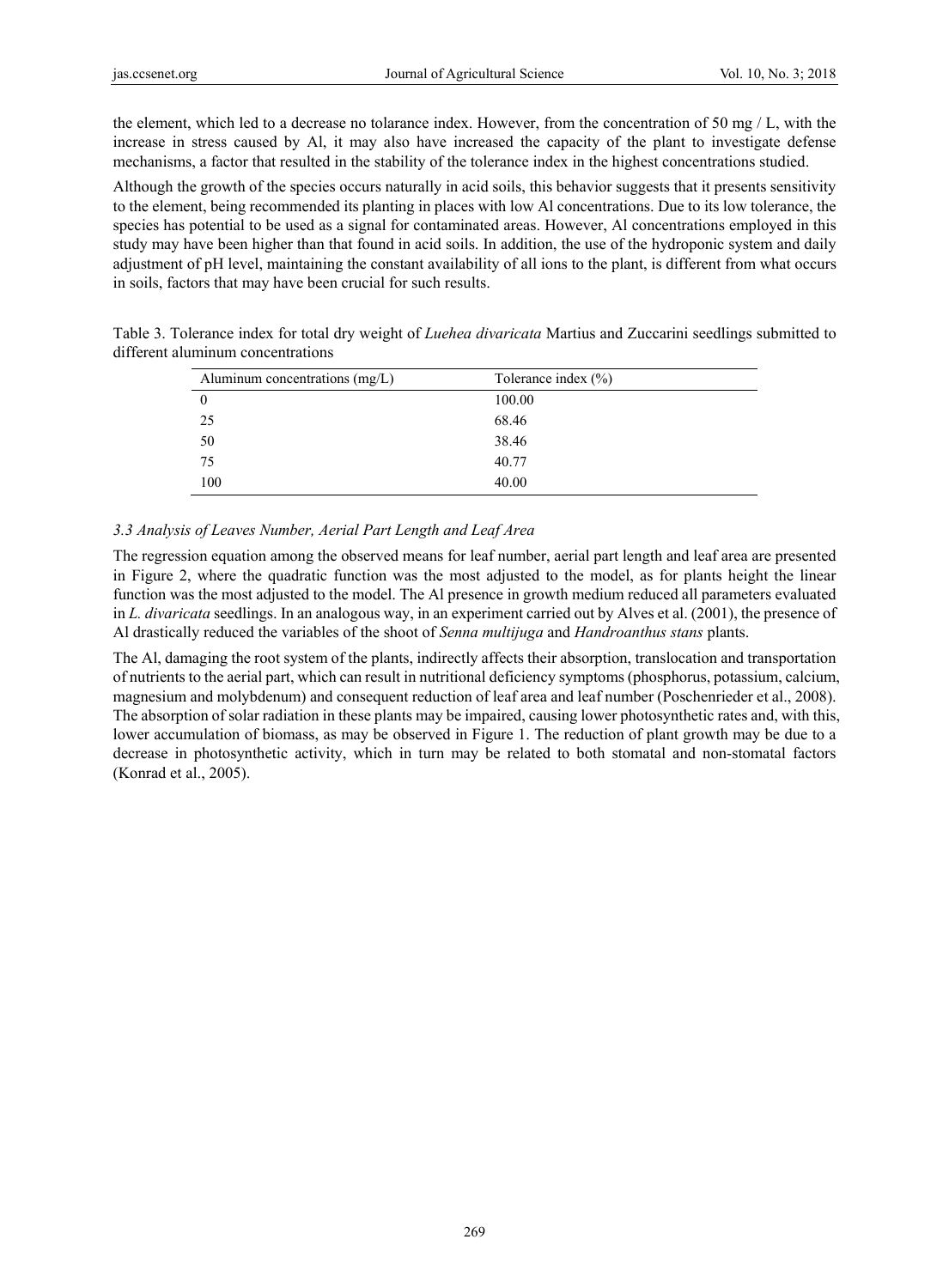

Figure 2. Leaves number (A), aerial part length (B) and leaf area (C) of *Luehea divaricata* seedlings Martius et Zuccarini submitted to different aluminum concentrations

## *3.4 Analys sis of Pigment Content*

Regarding the biochemical parameters, Al in the nutrient solution promoted a significant reduction both in chlorophyll *a*, *b* and total content, as well as in the carotenoid content of the plants. The linear regression was the best adjusted to the model for all pigment analyzes (Figure 3), thus presenting the lowest pigment content in the highest Al concentration in the solution (100 mg  $L^{-1}$ ). The results of this study were similar to those reported in literature (Kuo & Kao, 2003; Guo et al., 2007; Carlin et al., 2012).



Figure 3. Chlorophyll a, b, total and carotenoids contents of *Luehea divaricata* Martius et Zuccarini seedlings submitted to different aluminum concentrations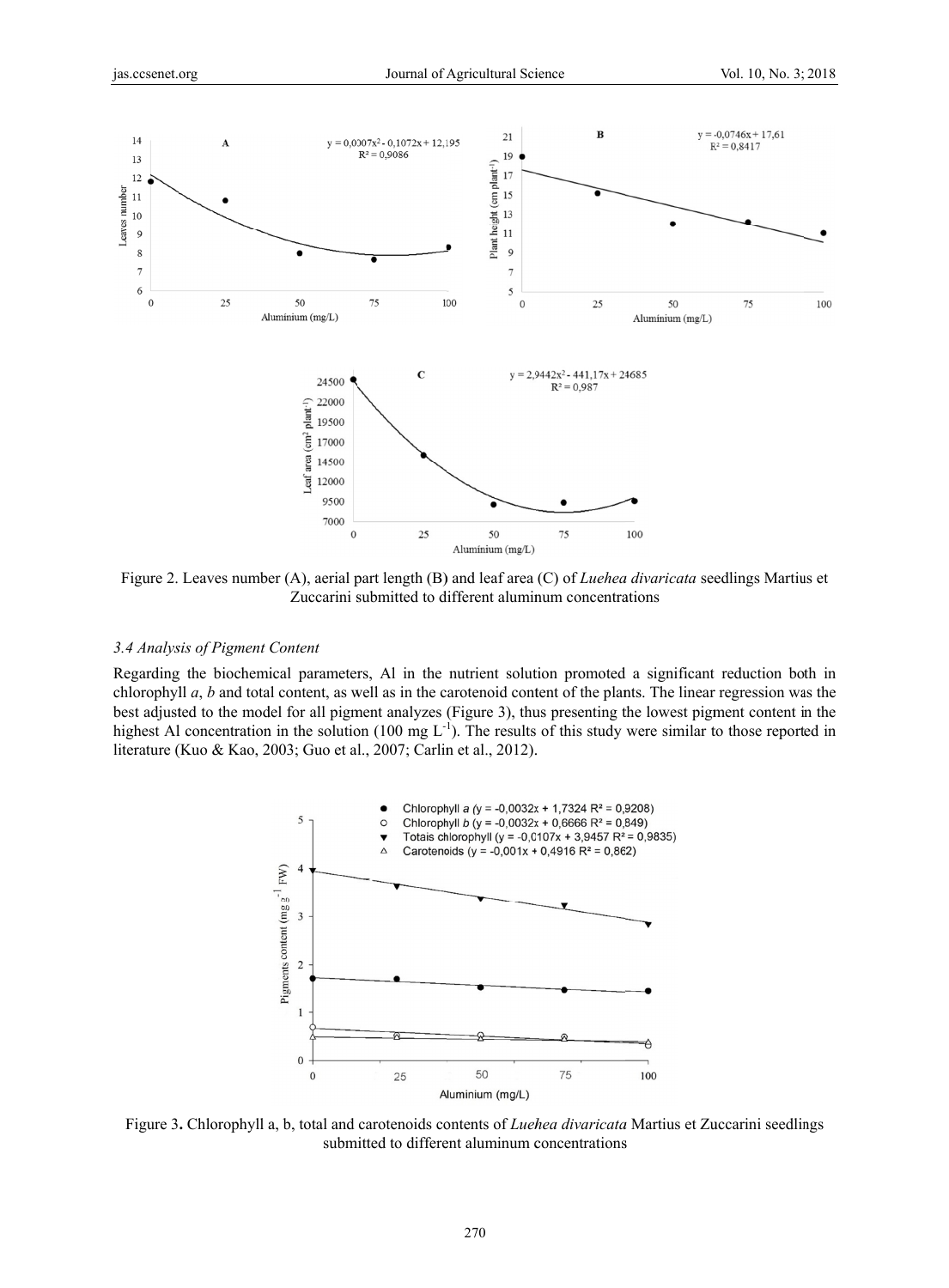Metals which are toxic to plants, such as Al, for generating oxidative stress, are capable of degrading aminolevulinic acid, an important enzyme component involving chlorophyll biosynthesis, thus affecting the plant photosynthetic route and consequently reducing chlorophyll content (Vajpayee et al., 2000). Similarly, Al induces carotenoid degradation in plants (Panda & Chudhury, 2005).

The decrease of chlorophyll content may still be associated with lower plant capacity to absorb different nitrogen forms (Oliveira et al., 2017), interfering in the synthesis of photosynthetic pigments. In addition, Al toxicity impairs the absorption and translocation of magnesium, calcium and potassium, by competing for sites on cell wall and especially on the plasma membrane (Ma et al., 2014). As a consequence, the direct relationship of these elements with chlorophyll molecules may lead to a decrease in the pigment content of plants (Milivojevic  $\&$ Stojanovic, 2003).

In some species, Al toxicity is also related to decreased stomatal conductance and biochemical CO<sub>2</sub> fixation reactions. This is because any environmental or biotic stress may cause changes or injuries in the formation or functional status of the thylakoid membranes of the chloroplasts, affecting electron transportation and consequently interfering directly on the CO<sub>2</sub> assimilation rate (Peixoto et al., 2002), which can also translate into photosynthetic alteration (Konrad et al., 2005).

#### 3.5 Analysis of Lipid Peroxidation

In relation to lipid peroxidation (TBARS) in the root system of L. divaricata plants, the linear regression was kept as the best adjusted to the model, increasing the concentration of malondialdehyde (MDA, one of the products of lipid peroxidation) with the increase in concentrations of Al (Figure 4). Aluminum is not a redox metal, but acts as a catalyst in the generation of reactive oxygen species (ROS) that cause oxidative stress in plants (Gupta et al., 2013). The increase in the production of ROS, such as superoxide radical  $(O_2)$ , hydroxyl radical  $(OH)$  and hydrogen peroxide  $(H_2O_2)$ , causing oxidative stress in cells, is a common consequence when plants are exposed to various biotic and abiotic stresses, including the Al toxicity (Sharma & Dubey, 2007; Pandey et al., 2013).



Figure 4. Lipid peroxidation in root system of *Luehea divaricata* Martius et Zuccarini seedlings submitted to different aluminum concentrations

The oxidative stress corresponds to a state where the pro-oxidant cellular mechanisms overcome antioxidants, obtaining the MDA as one of lipid peroxidation products. The linear increase of the MDA concentration in relation to Al concentrations shows that *Luehea divaricata* seedlings went through a period of stress caused by the toxicity of the element present in the nutrient solution. A similar effect of lipid peroxidation and Al toxicity was also observed by Yamamoto et al. (2001) in peas; Kuo and Kao (2003) in rice; Meriga et al. (2004) also in rice; Jin et al. (2011) in Festuca arundinacea; and Couto et al. (2012) in sunflower. ROS production may also contribute significantly to Al-induced inhibition of root elongation (Tabaldi et al., 2009), which is why it was observed the previously described reduction in fresh and dry weight of roots.

#### 3.6 Analysis of Enzyme Guaiacol Peroxidase in Root System

To combat ROS, plants use a non-enzymatic antioxidant system, along with enzymatic antioxidants such as Guaiacol peroxidase (POD) and superoxide dismutase (SOD) (Silva et al., 2000; Tabaldi et al., 2009). Figure 5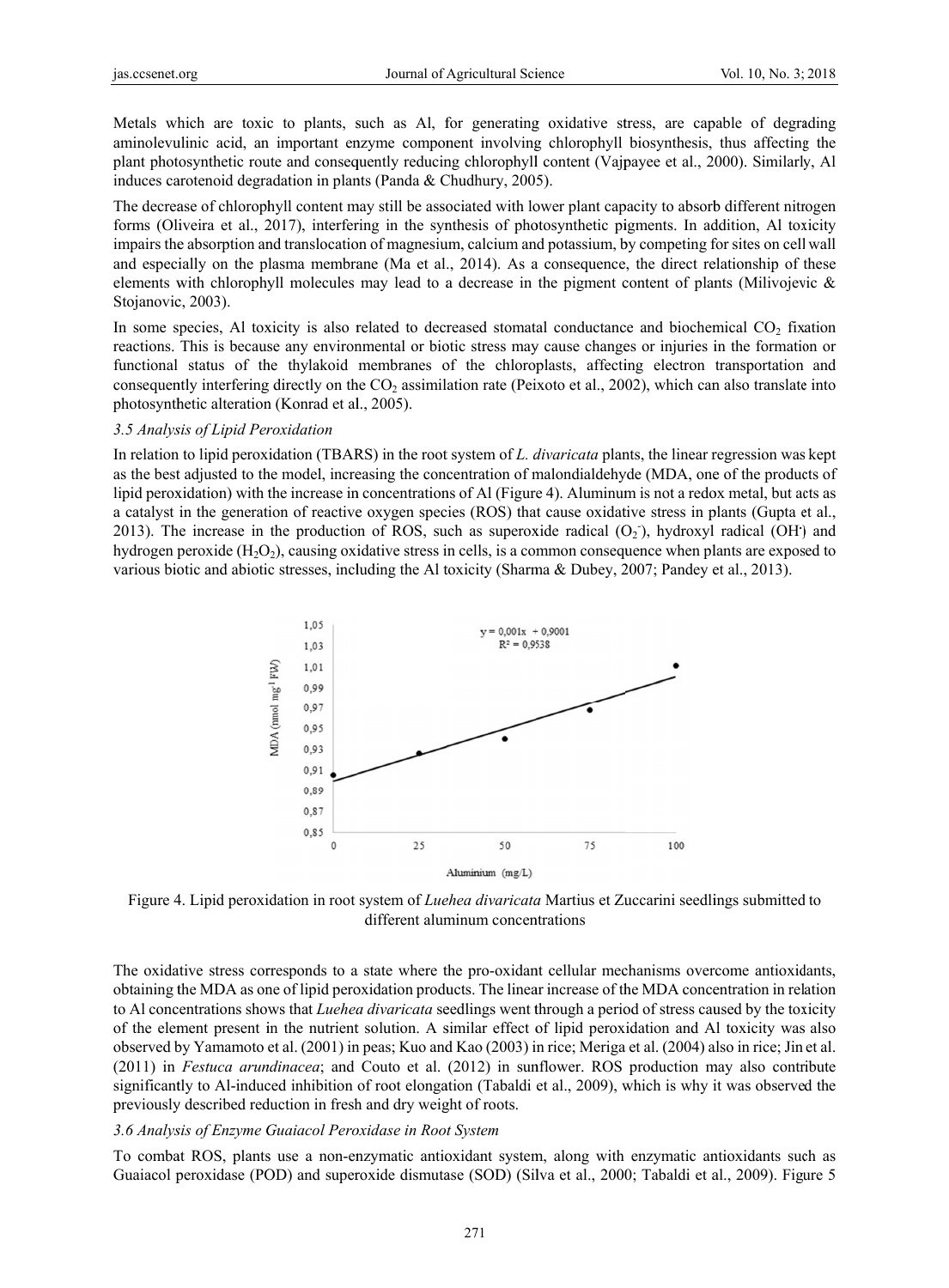shows the regression equation for POD activity. The most adjusted regression to the model was the linear one, obtaining higher enzyme activity in the highest Al concentration in the nutrient solution. On the other hand, the SOD activity was not significantly influenced by different Al concentrations (data not shown).



Figure 5. Enzyme guaiacol peroxidase (POD) in root system of *Luehea divaricata* Martius et Zuccarini seedlings submitted to different aluminum concentrations

The increase of the antioxidant activity has the purpose of alleviating the ROS lesion and helping to prevent membrane lipid peroxidation (Jin et al., 2011). The increase of POD enzyme activity due to an increase of Al concentrations occurred similarly to the increase of membrane lipid peroxidation, corroborating the attempt of the plants to reduce the oxidative stress that was shown in the presence of this element. However, the increase in POD activity was not sufficient to avoid oxidative stress, since there was a significant increase in lipid peroxidation in the plants exposed to Al. Similar studies were evidenced by Kuo and Kao (2003) in rice; Šimonovičová et al. (2004) in barley; and Guo et al. (2007) also in barley.

#### 4. Conclusion

Although the species occurs naturally in acidic soils, the presence of Al in the growth medium for the conditions studied significantly altered both biochemical and physiological parameters in *Luehea divaricata* seedlings, showing a sensitive behavior of this species. Due to these characteristics, the species studied does not present phytoremediation potential and has potential to be used as a signal for contaminated areas.

#### **References**

- Abreu, Jr. C. H., Muraoka, T., & Lavorante, A. (2003). Relationship between acidity and chemical properties of Brazilian soils. Scientia Agricola, 60, 337-343. https://doi.org/10.1590/S0103-90162003000200019
- Alves, R. M. M., Oliveira, L. E. M., Neto, A. E. F., & Filho, N. D. (2001). Differential growth of the forest species Cássia-verrugosa (Senna multijuga (L.C. Rich.) I. & B.) and Ipê-mirim (Tecoma stans H.B.K.) in the presence of aluminum. Ciência e Agrotecnologia, 25, 1161-1168. https://doi.org/10.1007/BF02370871
- Bojórquez-Quintal, J. E. A., Sánchez-Cach, L. A., Ku-González, A., Santos-Briones, C., Medina-Lara, M. F., Echevarría-Machado, I., & Muñoz-Sánchez, J. A. (2014). Differential effects of aluminum on in vitro primary root growth, nutrient content and phospholipase C activity in coffee seedlings (Coffea arabica). Journal of Inorganic Biochemistry, 134, 39-48. https://doi.org/10.1016/j.jinorgbio.2014.01.018
- Bradford, M. M. (1976). A rapid and sensitive method for the quantitation of microgram quantity of protein utilizing the principle of protein-dye binding. Annals Biochemistry, 72, 248-254. https://doi.org/10.1016/ 0003-2697(76)90527-3
- Brunner, I., & Sperisem, C. (2013). Aluminum exclusion and aluminum tolerance in woody plants. Frontiers in Plant Science, 4, 1-12. https://doi.org/10.3389/fpls.2013.00172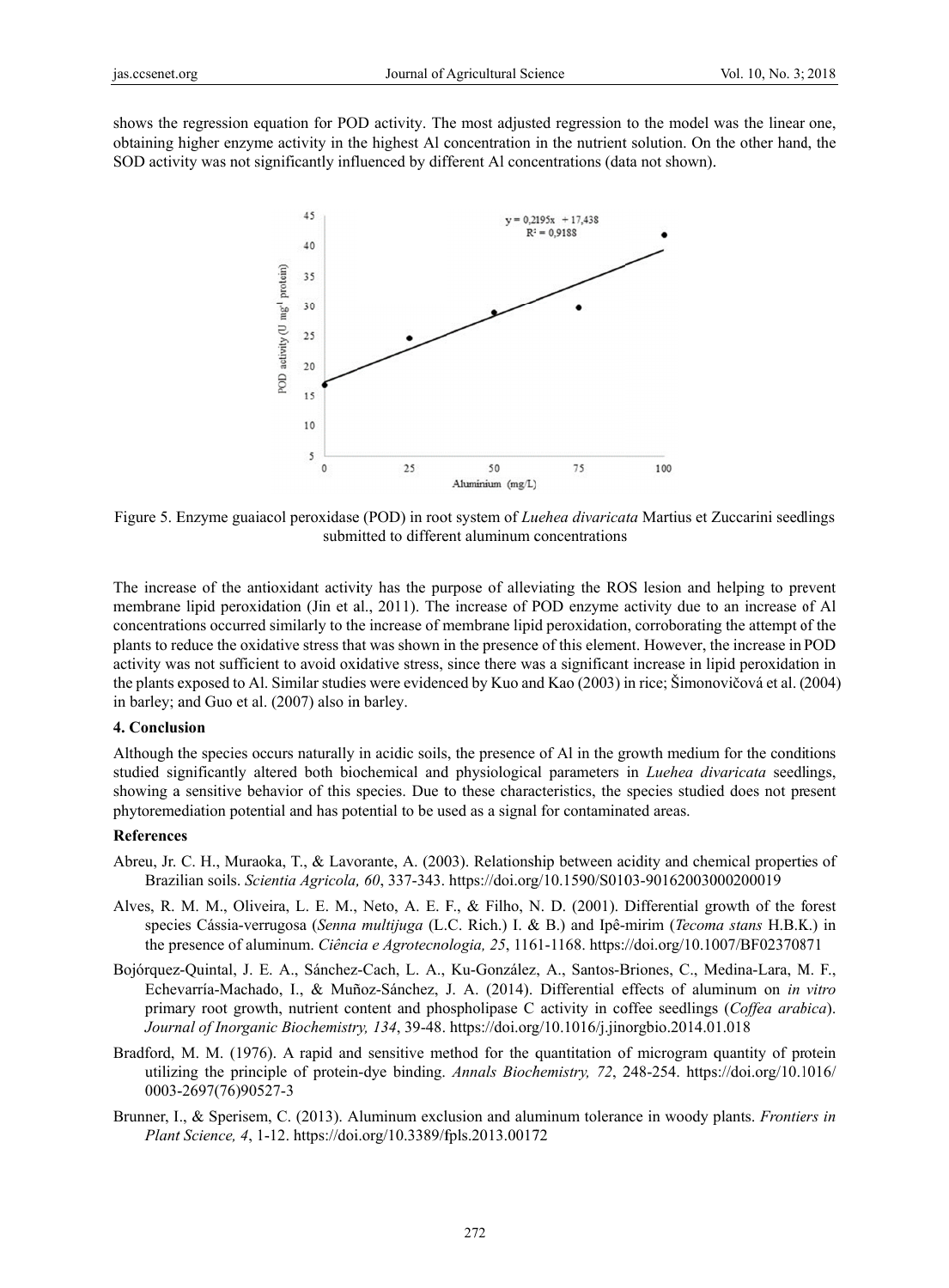- Carlin, S. D., Rhein, A. F. L., & Santos, D. M. M. (2012). Simultaneous effect of water deficiency and aluminum toxicity in the soil in cultivar IAC91-5155 of sugarcane. *Semina: Ciências Agrárias, 33*, 553-564. https://doi.org/10.5433/1679-0359.2012v33n2p553
- Carvalho, P. E. R. (2008). *Espécies Arbóreas brasileiras*. Embrapa Informação Tecnológica, Colombo.
- Couto, C. A., Peixoto, C. P., Vieira, E. L., Carvalho, E. V., & Peixoto, V. A. B. (2012). Action of cinetina, butyric acid and gibberellic acid on the emergency of sunflower under aluminum stress: Technical release. *Comunicata Scientiae, 3*, 206-209.
- Dorneles, A. O. S., Pereira, A. S., Rossato, L. V., Possebom, G., Sasso, V. M., Bernardy, K., ... Tabaldi, L. A. (2016). Silicon reduces aluminum content in tissues and ameliorates its toxic effects on potato plant growth. *Ciência Rural, 46*, 506-512. https://doi.org/10.1590/0103-8478cr20150585
- El-Moshaty, E. F. I. B., Pike, S. M., Novacky, A. J., & Sehgal, O. P. (1993). Lipid peroxidation and superoxide production in cowpea (*Vigna unguiculata*) leaves infected with tobacco ring spot virus or southern bean mosaic virus. *Physiol Mol Plant Pathol, 43*, 109-119. https://doi.org/10.1006/pmpp.1993.1044
- FAO, & IIASA. (2007). *Mapping Biophysical Factors that Influence Agricultural Production and Rural Vulnerability*. Rome: FAO & IIASA.
- Ferreira, D. F. (2011). Sisvar: A computer statistical analysis system. *Ciência Agrotec, 35*, 1039-1042. https://doi.org/10.1590/S1413-70542011000600001
- Foy, C. D., Chaney, R. L., & White, M. C. (1978). The physiology of metal toxicity in plants. *Annual Review of Plant Physiology, 29*, 511-566. https://doi.org/10.1146/annurev.pp.29.060178.002455
- Furtini Neto, A. E., Resende, A. V., Vale, F. B., Faquin, V., Fernandes, L. A. (1999). Soil acidity, growth and mineral nutrition of some tree species at seedling phase. *Cerne, 5*, 01-12. https://doi.org/10.21475/ajcs.17. 11.10.pne599
- Giannopolitis, C. N., & Ries, S. K. (1977). Purification and quantitative relationship with water-soluble protein in seedlings. *Journal of Plant Physiology, 48*, 315-318. https://doi.org/10.1104/pp.59.2.315
- Guo, T. R., Zhang, G. P., & Zhang, Y. H. (2007). Physiological changes in barley plants under combined toxicity of aluminum, copper and cadmium. *Colloids and Surfaces B: Biointerfaces, 57*, 182-188. https://doi.org/10.1016/j.colsurfb.2007.01.013
- Gupta, N., Gaurav, S. S., & Kumar, A. (2013). Molecular basis of aluminium toxicity in plants: A Review. *American Journal of Plant Sciences, 4*, 21-37. https://doi.org/10.4236/ajps.2013.412A3004
- Hiscox, J. D., & Israelstam, G. F. (1979). A method for the extraction of chlorophyll from leaf tissue without maceration. *Canadian Journal of Botany, 57*, 1132-1334. https://doi.org/10.1139/b79-163
- IBGE (Instituto Brasileiro de Geografia e Estatística). (2012). *Manual técnico da vegetação brasileira, Rio de Janeiro* (Vol. 1, pp. 1-271).
- Jin, S. H., Li, X. Q., & Jia, X. L. (2011). Genotypic Differences in the Responses of Gas Exchange, Chlorophyll Fluorescence, and Antioxidant Enzymes to Aluminum Stress in *Festuca arundinacea*. *Russian Journal of Plant Physiology, 58*, 560-566. https://doi.org/10.1134/S102144371103006X
- Kochian, L. V., Hoekenga, O. A., & Piñeros, M. A. (2004). How do crop plants tolerate acid soils? Mechanisms of aluminum tolerance and phosphorous efficiency. *Annual Review Plant Biology, 55*, 459-493. https://doi.org/10.1146/annurev.arplant.55.031903.141655
- Konrad, M. L. F., Silva, J. A. B., Furlani, P. R., & Machado, E. C. (2005). Gas exchange and chlorophyll fluorescence in six coffee cultivars under aluminum stress. *Bragantia, 64*, 339-347. https://doi.org/10.1590/ S0006-87052005000300004
- Kopittke, P. M., Moore, K. L., Lombi, E., Gianoncelli, A., Ferguson, B. J., Blamey, F. P. C., … Tollenaere, A. (2015). Identification of the primary lesion of toxic aluminum in plant roots. *Plant Physiology, 167*, 1402-1411. https://doi.org/10.1104/pp.114.253229
- Kuo, M. C., & Kao, C. H. (2003). Aluminium effects on lipid peroxidation and antioxidative enzyme activities in rice leaves. *Biologia plantarum, 46*, 149-152. https://doi.org/10.1023/A:1022356322373
- Lichtenthaler, H. K. (1987). Chlorophylls and carotenoids–pigments of photosynthetic biomembranes. *Methods Enzymology, 148*, 350-382. https://doi.org/10.1016/0076-6879(87)48036-1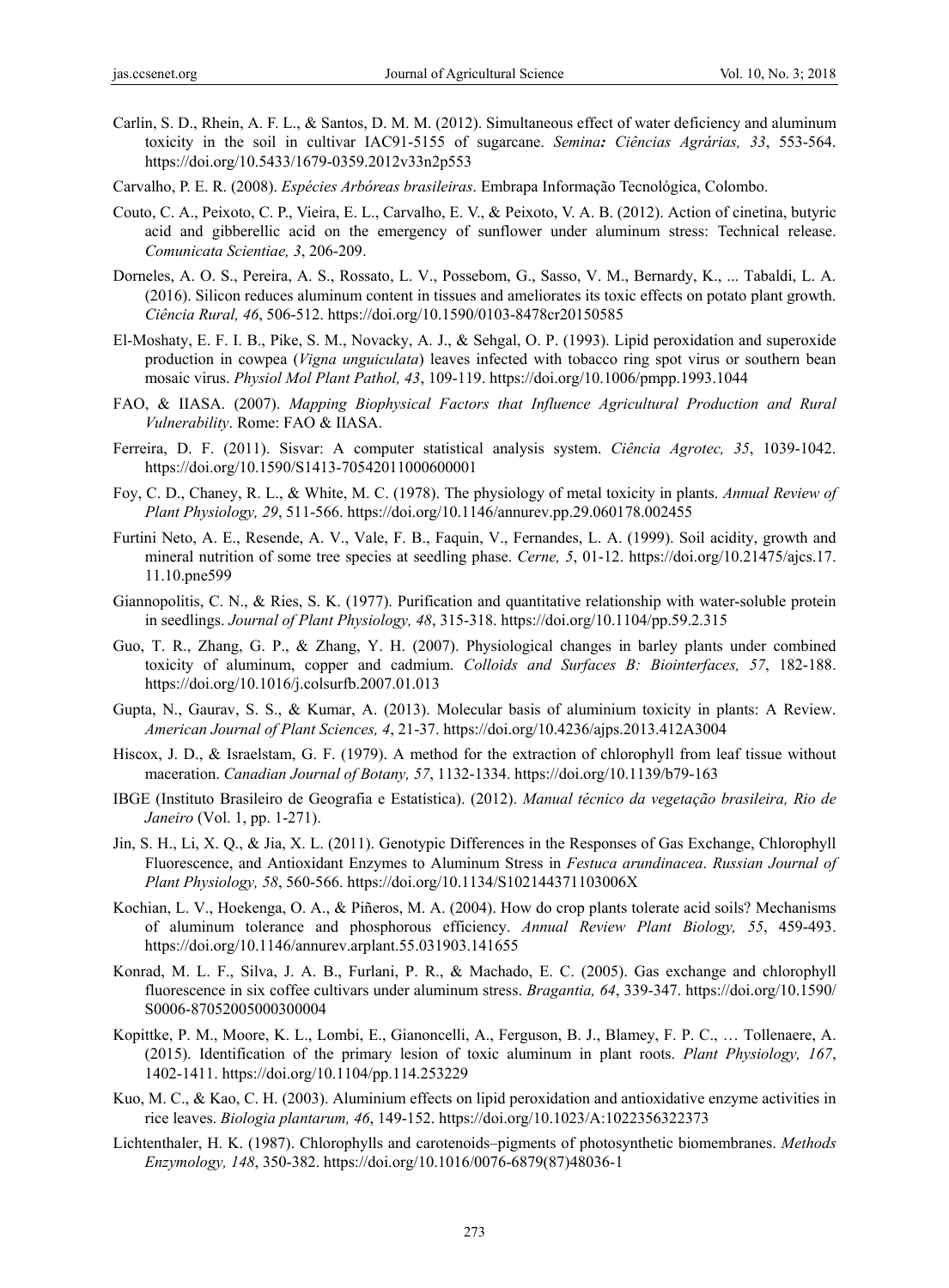- Ma, J. F., Chen, Z. C., & Shen, R. F. (2014). Molecular mechanisms of Al tolerance in gramineous plants. *Plant Soil, 381*, 1-12. https://doi.org/10.1007/s11104-014-2073-1
- Meriga, B., Reddy, B. K., Rao, K. R., Reddy, L. A., & Kishor, P. B. (2004). Aluminium-induced production of oxygen radicals, lipid peroxidation and DNA damage in seedlings of rice (*Oryza sativa*). *Journal Plant Physiology, 161*, 63-68. https://doi.org/10.1078/0176-1617-01156
- Milivojevic, D. B., & Stojanovic, D. D. (2003). Role of calcium in aluminum toxicity on content of pigments and pigment-protein complexes of soybean. *Journal of Plant Nutrition, 26*, 341-350. https://doi.org/ 10.1081/PLN-120017140
- Oliveira, H. C., da Silva, L. M., de Freitas, L. D., Debiasi, T. V., Marchiori, N. M., Aidar, M. P., ... Stolf-Moreira, R. (2017). Nitrogen use strategies of seedlings from neotropical tree species of distinct successional groups. *Plant Physiology and Biochemistry, 114*, 119-127. https://doi.org/10.1016/j.plaphy. 2017.03.003
- Panda, S. K., & Choudhury, S. (2005). Chromium stress in plants. *Brazilian Journal Plant Physiology, 17*, 95-102. https://doi.org/10.1590/S1677-04202005000100008
- Panda, S. K., Baluška, F., & Matsumoto, H. (2009). Aluminum stress signalling in plants. *Plant Signaling Behavior, 4*, 592-597. https://doi.org/10.4161/psb.4.7.8903
- Pandey, P., Srivastava, R. K., & Dubey, R. S. (2013). Salicylic acid alleviates aluminum toxicity in rice seedlings better than magnesium and calcium by reducing aluminum uptakes up pressing oxidative damage and increasing antioxidative defense. *Ecotoxicology, 22*, 656-670. https://doi.org/10.3389/fchem.2017. 00096
- Peixoto, H. P., Matta, F. M., & Matta, J. C. (2002). Responses of the photosynthetic apparatus to aluminum stress in two sorghum cultivars. *Journal of Plant Nutrition, 25*, 821-832. https://doi.org/10.1081/ PLN-120002962
- Poschenrieder, C., Gunsé, B., Corrales, I., & Barceló, J. (2008). A glance into aluminium toxicity and resistance in plants. *Science of the Total Environment, 400*, 356-368. https://doi.org/10.1016/j.scitotenv.2008.06.003
- Rossiello, R. O. P., & Netto, J. J. (2006). Toxidez de alumínio em plantas: Novos enfoques para um velho problema. In M. S. Fernandes (Ed.), *Nutrição Mineral de Plantas* (pp. 375-418). Vicosa.
- Schmitt, M., Watanabe, T., & Jansen, S. (2016). The effects of aluminium on plant growth in a temperate and deciduous aluminium accumulating species. *AoB Plants, 8*, 1-13. https://doi.org/10.1093/aobpla/plw065
- Sharma, P., & Dubey, R. S. (2007). Involvement of oxidative stress and role of antioxidative defense system in growing rice seedlings exposed to toxic concentrations of aluminum. *Plant Cell Reports, 26*, 2027-2038. https://doi.org/10.1007/s00299-007-0416-6
- Silva, I. R., Novais, R. F., Jham, G. N., Barros, N. F., Gebrim, F. O., Nunes, F. N., ... Leite, F. P. (2004). Responses of eucalypt species to aluminum: the possible involvement of low molecular weight organic acids in the Al tolerance mechanism. *Tree Physiology, 24*, 1268-1277. https://doi.org/10.1093/treephys/ 24.11.1267
- Silva, I. R., Smyth, T. J., Moxley, D. F., Carter, T. E., Allen, N. S., & Rufty, T. W. (2000). Aluminum accumulation at nuclei of cells in the root tip. Fluorescence detection using lumogallion and confocal laser scanning microscopy. *Plant Physiology, 123*, 543-552. https://doi.org/10.1104/pp.123.2.543
- Silva, S. (2012). Aluminium toxicity targets in plants. *American Journal of Botany, 2012*, 1-8. https://doi.org/ 10.1155/2012/219462
- Šimonovičová, L. M., Tamás, L., Huttová, J., & Mistrík, I. (2004). Effect of aluminium on oxidative stress related enzymes activities in barley roots. *Biologia Plantarum, 48*, 261-266. https://doi.org/10.1023/B:BIOP. 0000033454.95515.8a
- Singh, S., Tripathi, D. K., Singh, S., Sharmam S., Dubey, N. K., Chauhan, D. K., & Vaculík, M. (2017). Toxicity of aluminium on various levels of plant cells and organism: A review. *Environmental and Experimental Botany, 137*, 177-193. https://doi.org/10.1016/j.envexpbot.2017.01.005
- Sousa, A., Abd Elgawad, H., Han, A., Teixeira, J., Matos, M., & Fidalgo, F. (2016). Oxidative Metabolism of Rye (*Secale cereale* L.) after Short Term Exposure to Aluminum: Uncovering the Glutathione-Ascorbate Redox Network. *Frontiers in plant Science, 7*, 685-692. https://doi.org/10.3389/fpls.2016.00685